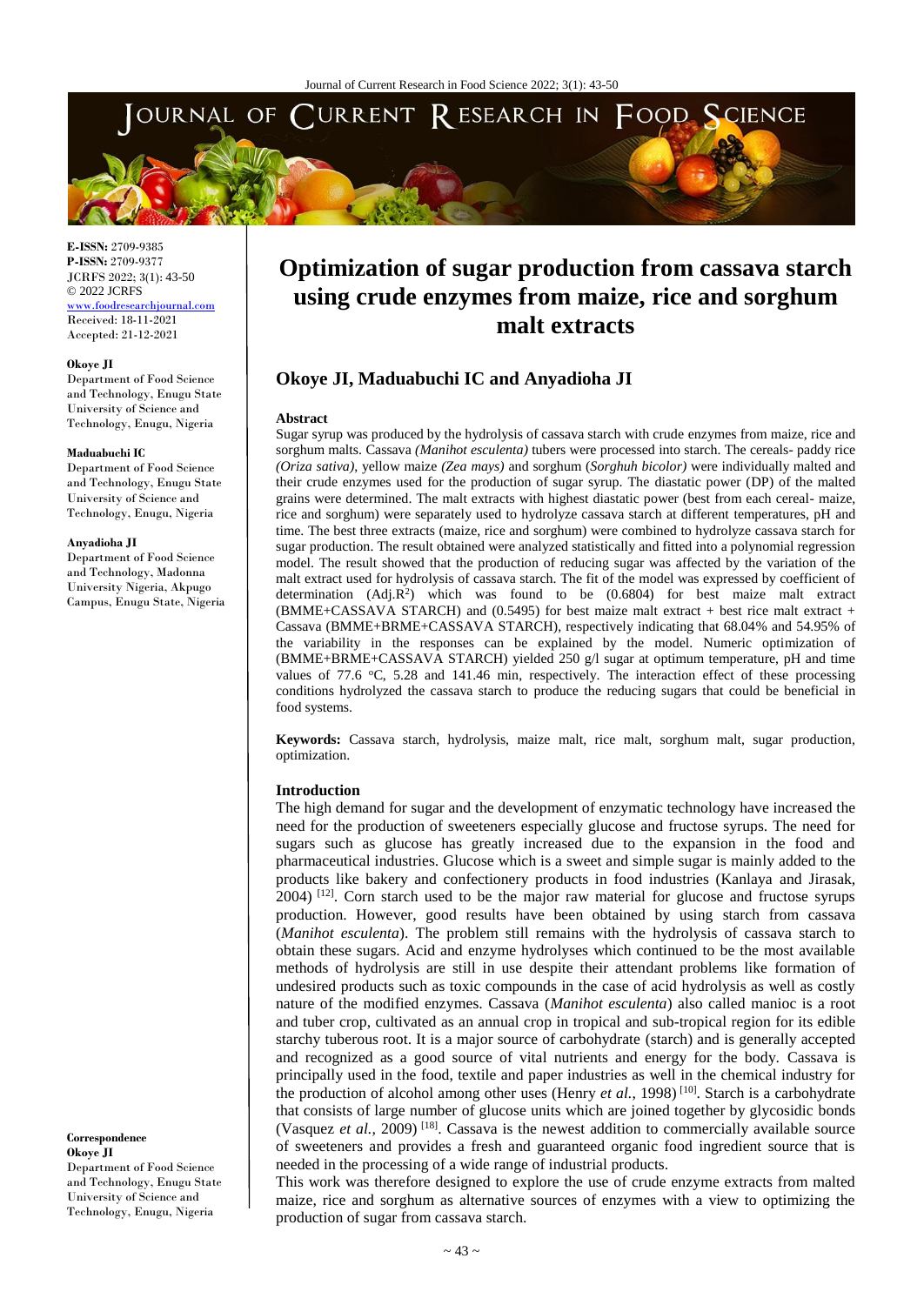The work was also intended to identify the best malt extract and the best combination of these malt extracts that have the capacity to give the highest yield of sugar for industrial use.

### **Materials and Methods**

The fresh cassava tubers (*Manihot esculenta*), maize (*Zea mays*), rice (*Sativa oryza*) and sorghum (*Sorghum bicolor)* grains used for the production of sugar syrup were purchased from Agricultural Development Programme Unit of Ministry of Agriculture, Anambra State, Nigeria.

## **Preparation of Cassava Starch**

The cassava starch was produced according to the method described by Abass  $(2016)$ <sup>[1]</sup>. Five kilogrammes  $(5 \text{ kg})$  of cassava tubers were peeled and washed with potable water, grated, pressed to remove water and dried under the hot air oven at  $60^{\circ}$ C for 48 h. The dried mash was milled in a hammer mill, packaged in an air tight plastic container and kept in a refrigerator until needed for further use.

## **Preparation of Maize, Rice and Sorgum Malts**

These were prepared according to the method described by Dziedzoave and Kom Laga (2006) <sup>[8]</sup>. One kilogramme (1kg) of each of these cereals (maize, rice and sorghum) was sorted to remove foreign materials and damaged or broken grains. The sorted grains were cleaned individually with two (2) litres of potable water and soaked separately in 5% sodium metabisulphite solution for 20 sec to prevent the growth of microorganisms. Residual sodium metabisulphite was washed off and the grains were steeped in two  $(2)$  litres of distilled water for 6, 12 and 18 h, respectively. The steep water was changed every 12 h to avoid microbial fermentation. The steeped grains were allowed to germinate separately for 72, 96 and 120 h at room temperature  $(28\pm2$ <sup>o</sup>C). During germination, the grains were individually stirred and sprinkled with potable water twice a day. Nongerminated grains were handpicked and discarded. The germinated grains were individually collected, spread on the trays and dried in a hot air oven (Model Gallenkamp 300 plus England) at  $50^{\circ}$ C for 18 h with occasional stirring of the grains at intervals of 25 min to ensure uniform drying. The dried grains were separately milled in a hammer mill and sieved through a 400 micron mesh sieve to obtain the grists. The grists produced were individually packaged in lidded plastic containers, labeled and kept in a cool dry place until needed for further use.

## **Production of Sugar Syrup From Maize, Rice and Sorghum Malts.**

The sugar syrup was produced according to the method described by Ayernor *et al.* (2002)<sup>[5]</sup>. Approximately, 60, 70 and 80 grammes of each malt (maize, rice and sorghum) were added to one kilogramme (1kg) of cassava starch (Batch A). Another batch of 60, 70 and 80 grammes of maize, rice and sorghum malt extract were also added individually to one kilogramme of cassava starch (Batch B). Then, one litre (1L) of potable water was added to each batch of malt-cassava blend and the mixture was mixed thoroughly. The pH was adjusted to 4, 5 and 6 on each run of starch/malt extract mixture. Thirty grammes (30g) of calcium and 4.8 litres of boiling water were added to Batch A and the mixture was stirred for 10 min until no sign of

whiteness was seen on each run. The same procedure was repeated for Batch B. The mixture was covered and cooled to 65 °C. The pH was adjusted and 160 g of maize and rice malt extracts were added again, stirred and left for 60, 120 and 180 min at 60, 70 and 80  $^{\circ}$ C, respectively. Thereafter, the mixture was boiled briefly, cooled and filtered. The filtrate was evaporated to half the volume of the original mixture and the reducing sugar produced in each case was collected, filtered and stored in small plastic bottles until needed for further use.

## **Experimental Design**

The design was a two factor face centered central composite design (FCCCD) with 2 centre points and a total of 16 runs. The design was carried out using Design Expert (Version 8.0.7.1). The independent variables (for diastatic power) were soaking time  $(X<sub>1</sub>)$  and germination time  $(X<sub>2</sub>)$  as shown in Table 1, while the independent variables (for sugar yield) were temperature  $(X_3)$ , pH  $(X_4)$  and Time  $(X_5)$  as shown in Table 2.

**Table 1:** Experimental Design for Diastatic Power with Actual Values

|                | Soaking time(h) | Germination time (h) Diastatic power (%) |  |
|----------------|-----------------|------------------------------------------|--|
|                | 12              | 96                                       |  |
| $\mathfrak{D}$ |                 | 72                                       |  |
| $\mathcal{R}$  | 12              | 96                                       |  |
|                | 18              | 72                                       |  |
|                | 12              | 120                                      |  |
|                | 18              | 120                                      |  |
|                | 12              | 72                                       |  |
| 8              |                 | 96                                       |  |
| Ω              | 18              |                                          |  |
|                |                 |                                          |  |

| <b>Table 2:</b> Experimental Design for Sugar Production with Actual |  |
|----------------------------------------------------------------------|--|
| Values                                                               |  |

| <b>Samples</b> |    |   | Temperature $(X_3)$ $p^H(X_4)$ Time Sugar yield $(X_5)$ |
|----------------|----|---|---------------------------------------------------------|
| 1              | 60 | 6 | 60                                                      |
| 2              | 80 | 6 | 180                                                     |
| 3              | 70 | 5 | 120                                                     |
| $\overline{4}$ | 70 | 4 | 120                                                     |
| 5              | 70 | 6 | 120                                                     |
| 6              | 60 | 4 | 60                                                      |
| 7              | 70 | 4 | 120                                                     |
| 8              | 70 | 5 | 120                                                     |
| 9              | 80 | 4 | 60                                                      |
| 10             | 80 | 6 | 60                                                      |
| 11             | 80 | 4 | 180                                                     |
| 12             | 60 | 6 | 180                                                     |
| 13             | 60 | 5 | 120                                                     |
| 14             | 70 | 4 | 120                                                     |
| 15             | 70 | 4 | 180                                                     |
| 16             | 80 | 5 | 120                                                     |

**Key:**

|                            |    |    | $+$ |
|----------------------------|----|----|-----|
| Soaking Time (h) $X_1$     | n  | 12 | 18  |
| Germination Time (h) $X_2$ |    | 96 |     |
| Temperature $(^0C)X_3$     | 60 | 70 | 80  |
| $pH X_4$                   |    |    |     |
| Time (Min) $X_5$           |    |    |     |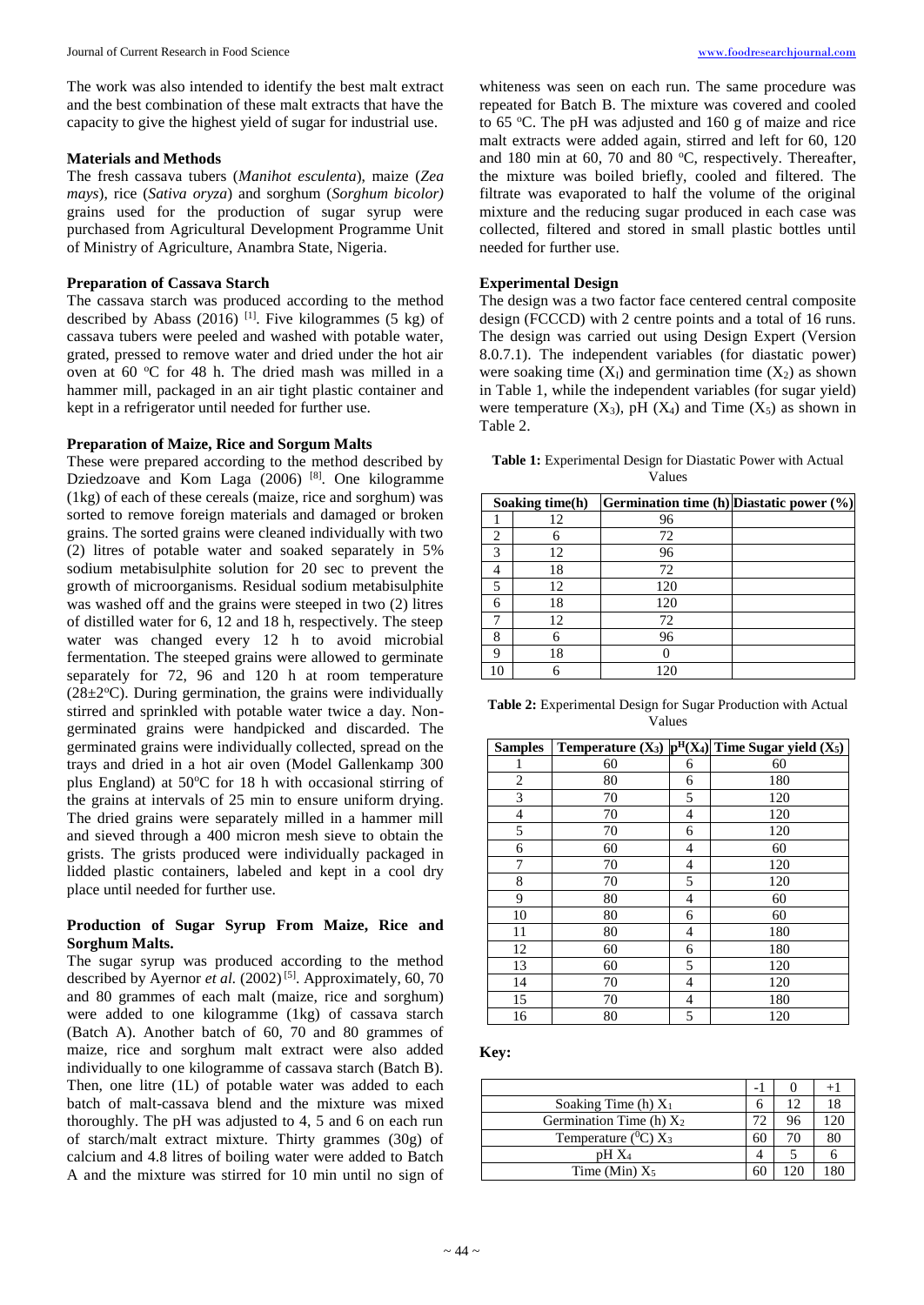**NB:** Each cereal had its design table. The tables were similar and the results were tabulated as follows:

| Malt extract    | Cassava starch | <b>Reducing sugar</b><br>vield% |
|-----------------|----------------|---------------------------------|
| $BMME +$        | CS             |                                 |
| $BRME +$        | CS             |                                 |
| $BSME +$        | CS             |                                 |
| $BMME + BRME +$ | CS             |                                 |
| $BMME + BSME +$ | CS             |                                 |
| $BRME + BSME +$ | CS             |                                 |
| BMME+BRME+BSME+ |                |                                 |

**Key: CS =** Cassava Starch**,** BMME = Best Maize Malt Extract, BRME= Best Rice Malt Extract

BSME = Best Sorghum Malt Extract

## **Statistical Analysis.**

The sugar yields obtained from the hydrolysis of cassava starch with maize, rice and sorghum malt extracts were subjected to one-way analysis of variance (ANOVA) using Statistical Package for Social Sciences (SPSS Version 20) software. The sugar yields obtained by the combination of the best maize malt extract (BMME), best rice malt extract (BRME) and best sorghum malt extract (BSME) were also subjected to one-way analysis of variance (ANOVA) using the same software. Significant means were separated using Turkey's Least Significance Difference (LSD) Test at p<0.05. Optimization of sugar production from cassava starch using maize, rice and sorghum malt extracts was done by the use of surface response methodology described by Awolu *et al.* (2016)<sup>[4]</sup>.

## **Results and Discussion**

Sugar Yields of The Malt Extracts After Hydrolysis With Cassava Starch. The sugar yields of each malt extracts after hydrolysis with cassava starch are shown in Table 3.

|--|

**Table 3:** Sugar yield from cassava starch hydrolysis using each malt extract with best diastatic power at different temperature, pH and time

| Temp, $X_3$ ( <sup>0</sup> C) <sub>*</sub> , |                | Time           |                                   |                          | BestMaize Malt Best Rice Malt Extract (mg/l) Best Sorghum Malt Extract mg/l |
|----------------------------------------------|----------------|----------------|-----------------------------------|--------------------------|-----------------------------------------------------------------------------|
|                                              |                | $X_4X_5$ (min) | (mg/l)                            |                          |                                                                             |
| 60                                           | 6              | 60             | $43^a + 0.02$                     | $38^{b} + 0.02$          | $14^c + 00.02$                                                              |
| 80                                           | 6              | 180            | $60^{b} + 0.02$                   | $82^a + 0.02$            | $38^{\circ}$ + 0.02                                                         |
| 70                                           | 5              | 120            | $60^{\circ}+0.02$                 | $40^{b} + 0.02$          | $28c + 0.02$                                                                |
| 70                                           | 5              | 120            | $40^a + 0.02$                     | $37^b + 0.02$            | $07c + 0.02$                                                                |
| 70                                           | 5              | 120            | $35^{\circ}+0.02$                 | $48^{b} + 0.02$          | $57^{\rm a} + 0.02$                                                         |
| 60                                           | $\overline{4}$ | 60             | $\frac{1}{54}$ <sup>b</sup> +0.02 | $61^a + 0.02$            | $16^{\circ}+0.02$                                                           |
| 70                                           | $\overline{4}$ | 120            | $64^a + 0.02$                     | $61^{b}+0.02$            | $30^{\circ}+0.02$                                                           |
| 70                                           | 5              | 120            | $60^a + 0.02$                     | $40^{b} + 0.02$          | $28c + 0.02$                                                                |
| 80                                           | 4              | 60             | $43^{b} + 0.02$                   | $56^{\mathrm{a}} + 0.02$ | $07c + 0.02$                                                                |
| 80                                           | 5              | 60             | $60^a + 0.50$                     | $53^b + 0.02$            | $23^{\circ}+0.02$                                                           |
| 80                                           | $\overline{4}$ | 180            | $38^a + 0.02$                     | $27c + 0.02$             | $36^{b} + 0.01$                                                             |
| 60                                           | 6              | 180            | $38^a + 0.02$                     | $31b+0.02$               | $28c + 0.02$                                                                |
| 60                                           | 5              | 180            | $45^{\rm b}+0.02$                 | $37^{\circ}+0.02$        | $57^{\mathrm{a}} + 0.15$                                                    |
| 60                                           | $\overline{4}$ | 180            | $75^{\circ}+0.02$                 | $59^b + 0.01$            | $28c + 0.02$                                                                |
| 70                                           | 5              | 180            | $50^a + 0.01$                     | $43^{b}+0.01$            | $28c + 0.02$                                                                |
| 80                                           | 5              | 120            | $35^{b} + 0.03$                   | $72^a + 0.02$            | $14^c + 0.02$                                                               |

Data are means of triplicate determinations + std deviation. Data in the same column bearing different superscripts differ significantly (p< 0.05).

The mean values for reducing sugar obtained after using 60g/litre of best maize malt extract (BMME), 53g/litre of best rice malt extract (BRME) and 23g/litre of best sorghum malt extract (BSME) to hydrolyze cassava starch at a temperature of 80  $^{\circ}$ C, pH of 4 and holding of time 60 min, respectively showed that the 60g/litre of maize malt extract had significantly ( $p<0.05$ ) higher sugar content at the same level of treatment than the 53g/litre of rice malt extract and 23 g/litre of sorghum malt extract as observed in sample 10. This observation is in line with the report of Cabello (1998) [7] which stated that maize malt is the major industrial raw material for glucose and fructose production in US and other parts of the world. The glucose and frutose syrups are largely used in pharmaceutical applications as well as in food industries (Voragen, 1998)<sup>[19]</sup>. The value obtained for 53g/litre, of best rice malt also revealed that the work done by Hammond and Ayenor (2001)<sup>[9]</sup> was true. They observed that when various types of cereal malts were used in hydrolysis of starch, rice malt competes favourably with maize and even higher at times than maize in terms of the amount of sugar produced. The value obtained using 82g/litre of rice was significantly  $(p<0.05)$  higher than the values obtained when 68g/litre of maize and 38g/litre of sorghum extracts were used compared to other samples.

Mohammed *et al.* (2012) <sup>[14]</sup> observed that rice malt produced the highest yield of sugar during hydrolysis with different cereals. It has also been reported that malt produced from rice had higher average yield of sugar on hydrolysis when compared with maize and sorghum malts which are normally used in malting because of their high carbohydrate contents at maximum pH of 5, temperature of 80 °C and holding time of 60 min (Pomeranz, 1985; Adebowale *et al.*, 2010)<sup>[16, 2]</sup>. The value obtained when 57g/litre of sorghum malt extract was used was significantly higher (p<0.05) than the values obtained when 35g/litre of maize and 48g/litre of rice extracts were used as indicated in sample 13. This showed that some sorghum varieties exhibit good amylase activities especially alpha amylase activity, hence the reason for high yield of sugar by sorghum malt extract than the maize malt extract. Both sorghum and rice malt extracts generally produced high yields of reducing sugars and this observation is in agreement with reports of Adebowale *et al.* (2010)<sup>[2]</sup> and Aderigbe *et al.* (2012)<sup>[3]</sup>. The mean values of reducing sugar obtained from maize, rice and sorghum malt extracts (65, 61 and 30g/litre), respectively (sample 7) and those of 68, 82 and 38g/litre, respectively (sample 10) were higher than the other samples. Also, the 35, 48 and 57g/litre of maize, rice and sorghum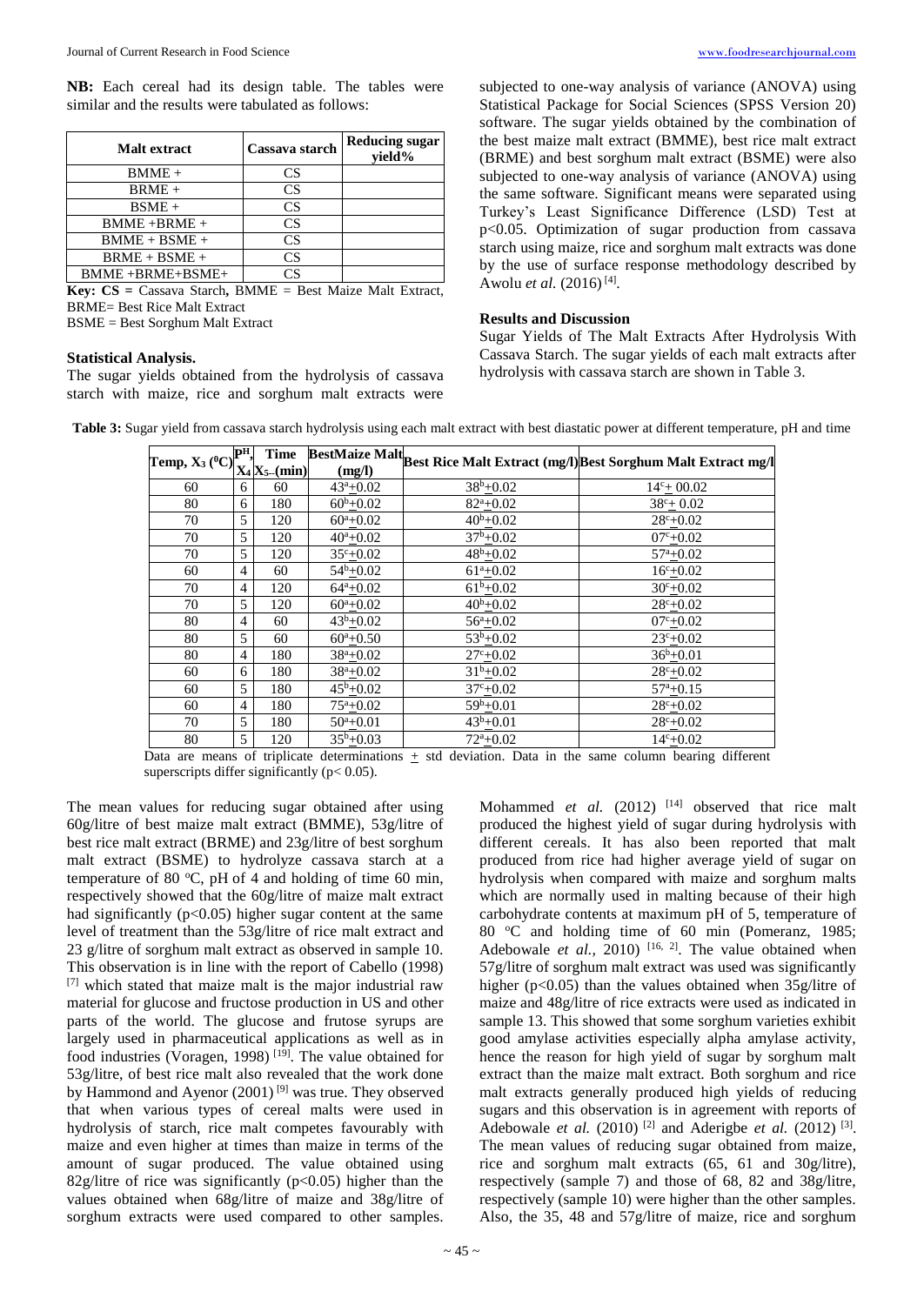malt extracts (sample 13) were significantly higher  $(p<0.05)$ than the other samples. These observations are in agreement with the findings of Mohammed *et al.* (2012)<sup>[14]</sup> who stated that the sugar yield increases linearly until it reaches the pH of 4 and pH of 5, respectively. This phenomenon is equally in agreement with the findings of Blandish  $(2002)$  [6] who reported that the amyloglucosidase (AMG) had a broad optimum pH of between 4.0 and 5.5. Rice malt has been said to be rich in many enzymes especially amylase, amyloglucosidase and dextrinase which help in increasing its sugar yield. However, the rate of decrease in the yield of sugar seemed to be faster beyond the pH of 5.5. Amyloglucosidase showed a very good stability at optimum pH of 5.5 and above the temperature of 50  $\degree$ C. If the pH is taken too far towards the acid or alkaline side, the changes may become irreversible because large changes in pH denature the enzymes (proteins) since most of their active sites contain acid or base groups. The mean values obtained

in samples 5, 10 and 13 for maize, rice and sorghum malt extracts, respectively showed that the values obtained from 75, 59 and 28, 68, 82 and 38 and 35, 48 and 57g/litre were significantly higher  $(p<0.05)$  than the values obtained in the

other samples. This finding is in agreement with the report of Mohammed *et al.* (2012)<sup>[14]</sup> who stated that at optimum temperature of 60-70  $^{\circ}$ C, there is higher yield of sugar in enzyme catalyzed reaction. The increase in temperature beyond its optimum range tends to reduce reaction velocity by reducing the enzyme activity. In addition, the mean values obtained from maize, rice and sorghum malt extracts, respectively in sample 5 (75, 59 and 28g/litre), respectively were significantly  $p<0.05$  higher than the values obtained for sample 9 (40, 33 and  $07g/litre$ ) after two hours. This showed that the time allowed for hydrolysis is also another factor that affected the reducing sugar produced (Mohammed *et al.*, 2012)<sup>[14]</sup>. Hence, the sugar yield is greater when the period was maintained up to two hours during hydrolysis.

## **Sugar Content from Combination of Extracts of Best Diastatic Power (Dp**)

The sugar content of the combined malt extracts after hydrolysis with cassava starch at different temperatures,  $p<sup>H</sup>$ and time are shown in Table 4

| Temp, $X_3(^0C)$ | $\overline{P^H}$ ,          | Time                 | <b>BMME+</b>                                                                                                    | <b>BMME+</b>                | <b>BRME+</b>            | $BMME + BRME + BSME$      |
|------------------|-----------------------------|----------------------|-----------------------------------------------------------------------------------------------------------------|-----------------------------|-------------------------|---------------------------|
|                  | $\mathbf{X}_4$              | $X_5$ (min)          | $BRME$ (mg/l)                                                                                                   | <b>BSME</b> (mg/l)          | <b>BSME</b> (mg/l)      | (mg/l)                    |
| 60               | 6                           | 60                   | $183^b + 0.59$                                                                                                  | $86^{\circ}+0.02$           | $72^{\text{d}} + 00.02$ | $214^a + 0.03$            |
| 80               | 6                           | 180                  | $318^b + 0.02$                                                                                                  | $119^{\circ}+0.02$          | $102^d + 0.02$          | $325^{\mathrm{a}} + 0.02$ |
| 70               | 5                           | 120                  | $215^b + 0.02$                                                                                                  | $93^{\circ}+0.02$           | $83^{\rm d}+0.02$       | $227^{\mathrm{a}}+0.02$   |
| 70               | 5                           | 60                   | $189^b + 0.02$                                                                                                  | $87^{\circ}+0.02$           | $75^{\rm d} + 0.02$     | $214^a + 0.02$            |
| 70               | 6                           | 120                  | $194^b + 0.02$                                                                                                  | $83^{\circ}+0.02$           | $82^{\rm d} + 0.02$     | $214^a + 0.02$            |
| 60               | 4                           | 60                   | $228^b + 0.02$                                                                                                  | $98^{\circ}+0.02$           | $86^{\rm d} + 0.02$     | $238^a + 0.02$            |
| 70               | 4                           | 120                  | $254^b + 0.02$                                                                                                  | $110^{\circ}+0.02$          | $97^{\rm d} + 0.02$     | $268^{\mathrm{a}} + 0.02$ |
| 70               | 5                           | 120                  | $215^b + 0.02$                                                                                                  | $93^{\circ}+0.02$           | $83^{\rm d}+0.02$       | $227^{\mathrm{a}}+0.02$   |
| 80               | 4                           | 60                   | $223^b + 0.02$                                                                                                  | $106^{\circ}+0.02$          | $92^{\rm d} + 0.02$     | $232^a + 0.02$            |
| 80               | 6                           | 60                   | $235^{\mathrm{a}} + 0.50$                                                                                       | $103^{\circ}+0.02$          | $89^{\rm d} + 0.02$     | $232^b + 0.02$            |
| 80               | 4                           | 180                  | $232^a + 0.47$                                                                                                  | $61^{\rm d} + 0.01$         | $91^{\circ}+0.01$       | $226^b + 0.15$            |
| 60               | 6                           | 180                  | $213^b + 0.02$                                                                                                  | $68^{\rm d} + 0.02$         | $71^{\circ}+0.02$       | $231^a + 0.02$            |
| 60               | 5                           | 120                  | $207^b + 0.25$                                                                                                  | $90^{\circ}+0.02$           | $81^{\text{d}} + 0.01$  | $224^a + 0.15$            |
| 60               | 4                           | 180                  | $240^b + 0.21$                                                                                                  | $108^{\circ}+0.01$          | $93^d + 0.02$           | $254^{\circ}+0.01$        |
| 70               | 5                           | 180                  | $219^b + 0.01$                                                                                                  | $95^{\circ}+0.01$           | $85^{\rm d} + 0.02$     | $229^a + 0.01$            |
| 80               | 5                           | 120                  | $235^b + 0.01$                                                                                                  | $103^{\circ}+0.15$          | $81^{\rm d} + 0.15$     | $320^a + 0.01$            |
| n.,              | $\sim$ $\sim$ $\sim$ $\sim$ | $\sim$ $\sim$ $\sim$ | the contract of the contract of the contract of the contract of the contract of the contract of the contract of | $\sim$ $\sim$ $\sim$ $\sim$ | $\blacksquare$          | $\blacksquare$<br>1.00    |

**Table 4:** Sugar content (mg/l) from combination of extracts with best diastatic power (Dp)

Data are means of triplicate determinations  $\pm$  std deviation. Data in the same column bearing different super scripts differ significantly ( $p<0.05$ ).

The mean sugar values obtained from cassava starch hydrolysis using BMME + BRME which ranged from 183- 318g/litre were significantly  $(p<0.05)$  higher than the values obtained with BMME + BSME (61-110g/litre) and BSME+BRME (71-103g/litre), respectively. This consolidated the earlier assertion made by Roberto *et al.*   $(2003)$ <sup>[17]</sup> that rice malt extract is rich in many enzymes especially amylase, amyloglucosidase and dextrinase. The amylase and dextrinase enzymes might be responsible for the production of maltose. The quantity of glucose present is a function of the type of enzyme used and the condition at which it was produced. The mean values of reducing sugar obtained while using individual extracts from maize, rice and sorghum malts (Table 4) under optimum conditions were significantly  $p<0.05$  lower than the values obtained when combined extracts of BMME and BRME were used. This showed that the combined extracts of BMME and BRME had higher yield than the individual extracts of maize, rice and sorghum malts. However, cassava starch hydrolyzed with the combination of BMME, BRME and BSME extracts had the highest sugar yield (214-320g/litre)

with dextrose equivalent not lower than 80. This is in agreement with the findings of Mohammed et al. (2012)<sup>[14]</sup> who reported that amyloglucosidase in combination with other enzymes yielded higher glucose and other sugars. The high values of sugar obtained from different malt extracts produced from maize, rice and sorghum when used either singly or in combined form showed that the three cereal grains can be used to hydrolyze cassava starch to produce sugar. However, the combination of the best malt extracts produced from the three cereal grains gave better results at a temperature of 60-70 °C, pH of 5-6 and holding time of 120 min. This observation is in agreement with the findings of Adebowale  $(2010)$ <sup>[2]</sup> who reported that maize, rice and sorghum have been recommended for use in brewing industry in Nigeria due to their availability.

## **Model Fitting**

Response surface methodology was applied to obtain the regression equation which represents the empirical relationship between the responses (sugar yield and the independent variables (temperature, pH and time). The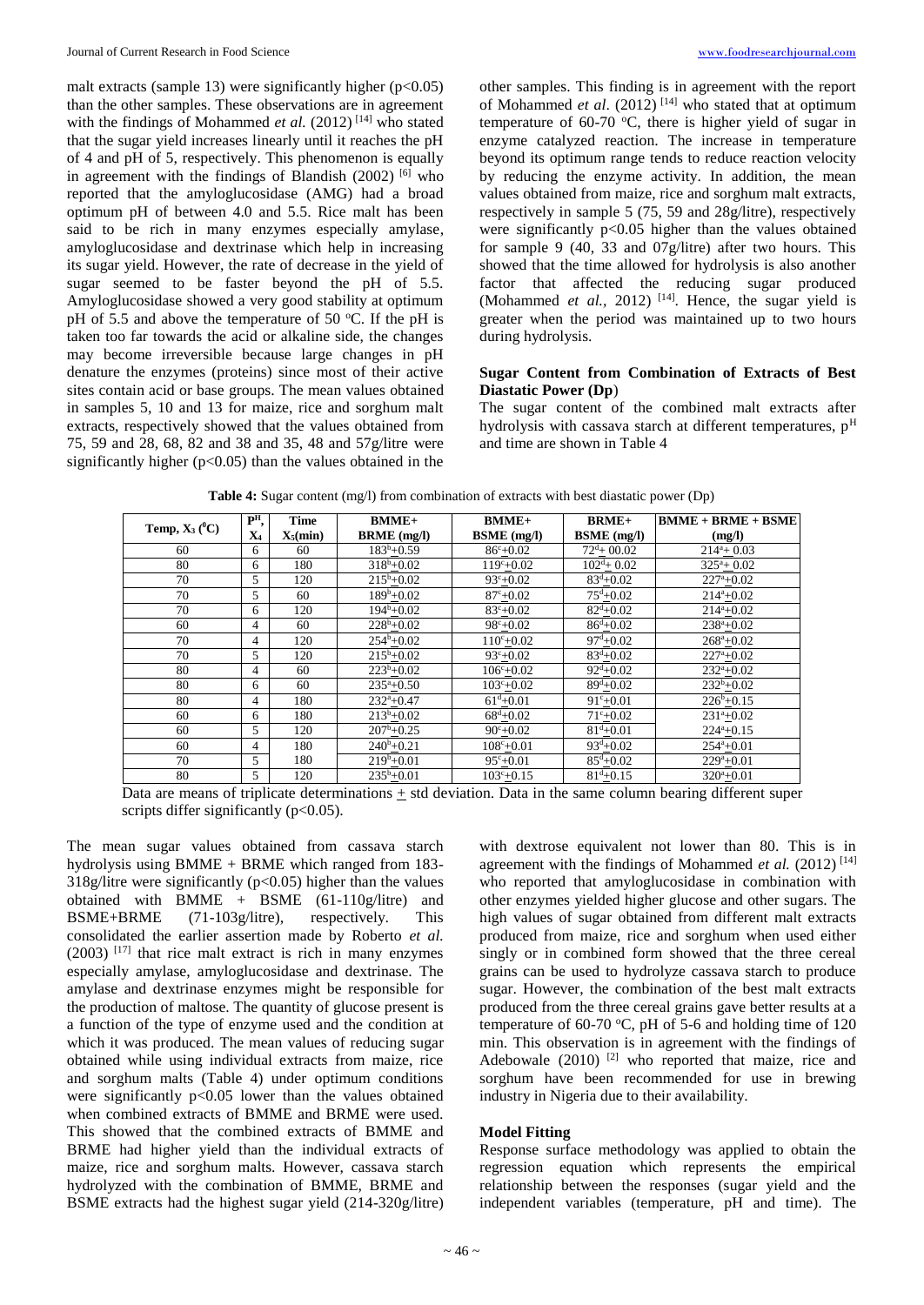significance of each coefficient was determined by using the 'F' values and p-values as shown in Table 5. It could be seen that the model F-value of 4.55 implies that the model is significant with p-value of 0.0395. The value of "Pro< F" less than 0.05 indicates that the model terms were significant. In this case, only  $A^2$  (the quadratic effect of temperature is significant with p-value of 0.0194) and all other terms A, B, C, AB, AC, BC,  $B^2$  and  $C^2$ , are statistically insignificant, given their P-values as 0.0913, 0.5128, 0.0999, 0.0999, 0.11126, 0.1611, 0.117 and 0.1651, respectively. The analysis of variance (ANOVA) for sugar yield from BSME + Cassava and the estimated regression coefficient for sugar yield from the BSME + Cassava are shown in Table 5 and 6, respectively.

| <b>Table 5:</b> Analysis of variance (ANOVA) for sugar yield from |
|-------------------------------------------------------------------|
| BSME+CASSAVA. (Partial Sum of Square –Type III)                   |

| Source                        | Sum of  | Df | Mean   | F-    | <b>P-value</b>       |
|-------------------------------|---------|----|--------|-------|----------------------|
|                               | squares |    | square | value | Prov <f< th=""></f<> |
| Model significant             | 2741.80 | 9  | 304.64 | 4.55  | 0.0395               |
| A-Temp                        | 270.40  | 1  | 270.40 | 4.04  | 0.0913               |
| $B-PH$                        | 32.40   |    | 32.40  | 0.48  | 0.5128               |
| C-Time                        | 435.60  |    | 435.60 | 6.50  | 0.0999               |
| AB                            | 253.13  |    | 253.13 | 3.78  | 0.0999               |
| AC                            | 231.13  |    | 231.13 | 3.45  | 0.1126               |
| ВC                            | 171.1   |    | 171.12 | 2.55  | 0.1611               |
| $\bar{A}^2$                   | 672.00  |    | 672.00 | 10.03 | 0.0194               |
| $R^2$                         | 857.46  |    | 857.46 | 12.80 | 0.117                |
| $C^2R^20.8721R^2$ Adj. 0.6804 | 167.28  |    | 167.28 | 2.50  | 0.1651               |

### **Final equation in terms of actual factors**

Sugar BSME +CA= +159.72500  $+ 18.98422$ <sup>\*</sup>Temp  $+$  208.66983  $\rm \mathring{P}^{H}$  $+0.399937$ <sup>\*</sup>Time +8.95833E-0.03 \*Temp \*P<sup>H</sup> -0.077083<sup>\*</sup>Temp<sup>\*</sup>Time  $-0.15966$   $*$ Temp<sup>2</sup>  $+18.03448$ ో ${\rm P}^{{\rm H}2}$ -2.21264E-0.03 \*Time<sup>2</sup>

**Table 6:** Estimated regression coefficient for sugar yield from BSME+CASSAVA.

| Factor         | <b>Coeff estimate</b> | Df | <b>Std Error</b> | 95%CI    | 95% CI  |
|----------------|-----------------------|----|------------------|----------|---------|
|                |                       |    |                  | Low      | High    |
| Intercept      | 26.31                 | 1  | 3.87             | 16.83    | 35.79   |
| A-Temp         | 5.20                  |    | 2.59             | $-1.13$  | 11.53   |
| B-pH           | 1.8                   | 1  | 2.59             | $-4.53$  | 8.13    |
| C-Time         | 6.60                  | 1  | 2.59             | 0.27     | 12.93   |
| AB             | 5.62                  | 1  | 2.89             | $-1.46$  | 12.71   |
| AC             | 5.38                  |    | 2.89             | $-1.71$  | 12.46   |
| BC             | $-4.62$               |    | 2.89             | $-11.71$ | 2.46    |
| $A^2$          | $-15.97$              |    | 5.04             | $-28.30$ | $-3.63$ |
| B <sup>2</sup> | 18.03                 |    | 5.04             | 5.70     | 30.37   |
| $\mathsf{C}^2$ | $-7.97$               |    | 5.04             | $-20.30$ | 4.37    |

The Analysis of variance (ANOVA) for the sugar yields from the mixture of best sorghum malt extract and cassava starch (BSME+CASSAVA) are presented in Table 5. It was shown that the model is insignificant and as well exhibited high  $R^2$ adj value (68.04%). This showed that 68.04% of the response variable (sugar yield) was due to experimental variables, while 31.96% was due extraneous variables. Also, lack of fit is not good for a model. Only  $X^2$ <sub>5</sub>,  $X^2$ <sub>3</sub> and  $X^2$ <sub>4</sub> (quadratic effects of temperature, pH and time) were significant. The regression equation or sugar yield obtained from the mixture of BSME+CASSAVA starch are shown in the equation 1. Therefore,

 $y = bo + b_5X_5 + b_3X^2 + b_4X^2 + \ldots$  (1a)

y=159.73-0.15966X<sup>2</sup><sub>3</sub>+18.03448X<sup>2</sup><sub>4</sub>+18.98X<sub>3</sub>-208.67X<sup>2</sup> <sup>4</sup>………….(1b)

From the ANOVA, only Time  $(X_5)$ , Temp<sup>2</sup> $(X_3)$  and pH<sup>2</sup>  $(X<sup>2</sup><sub>4</sub>)$  exhibited significant difference (p<0.05) or F less than 0.01000 indicating that only these terms were significant and should be used to fit the regression model for the effect of independent variables. From the regression equation, the increase in the time of hydrolysis  $(X_5)$  and temperature  $(X_3)$ resulted in increase in the sugar yield. However, the increase in the pH  $(X_4)$  caused the decreased in the sugar yield. Figure 1 shows the 3-D surface plot which explain the effect of temperature and  $p<sup>H</sup>$  on the mixture of BSME and Cassava starch. It should be noted that  $y =$  the responses (BMME, BRME, BSME and their sugar yields).



**Fig 1:** Surface plot for temperature versus pH on sugar yield from BSME +Cassava starch.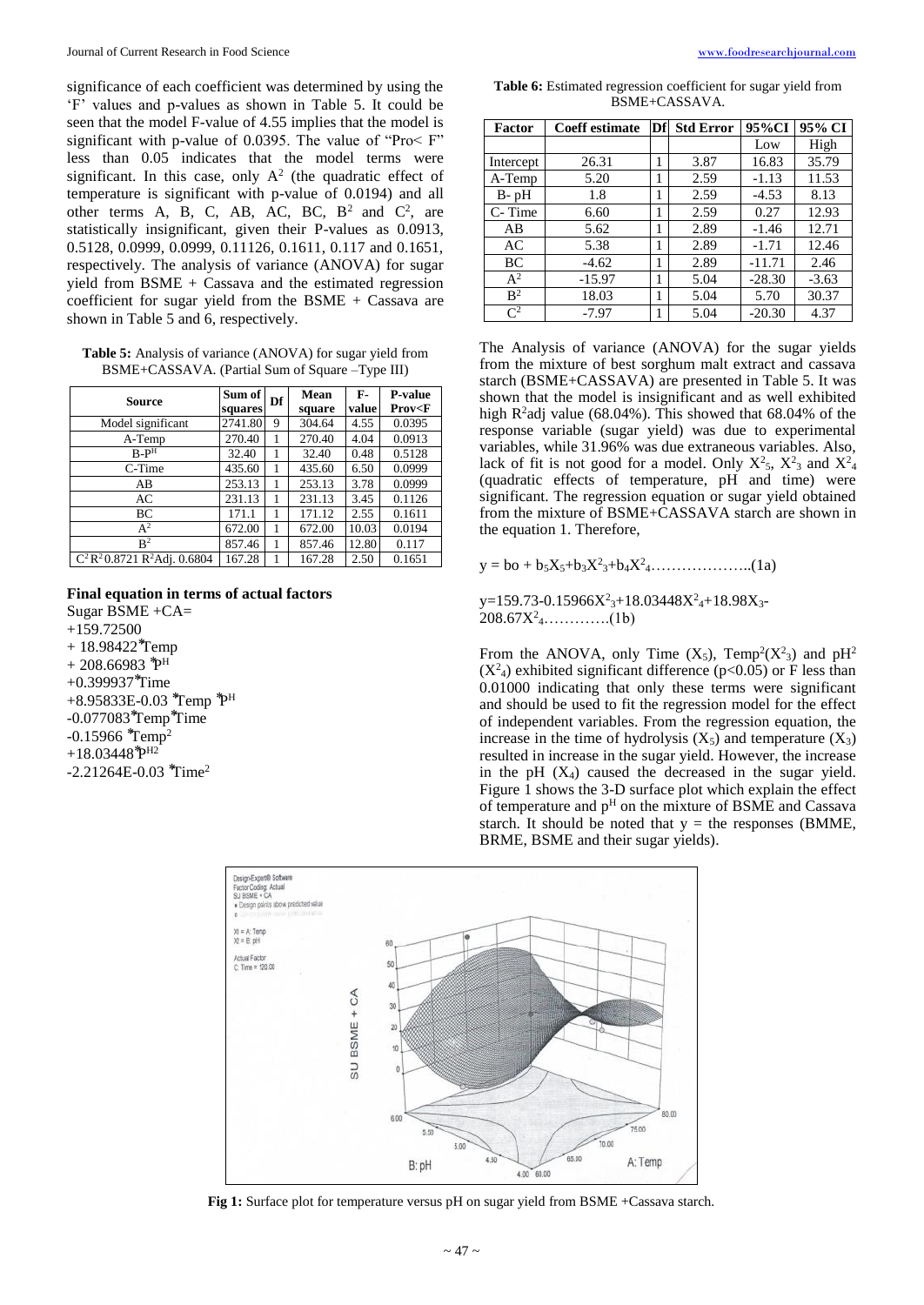In addition, the analysis of variance (ANOVA) for response surface 2F1 model of sugar yield from BMME + BRME +

Cassava and the estimated regression coefficient for BMME + BRME are shown in Table 7 and 8, respectively.

**Table 7:** Analysis of variance (ANOVA) for response surface 2F1 model of sugar yield from BMME+BRME +CASSAVA. (Partial Sum of Squares- Type III)

| Source            | Sum of squares | Df | <b>Mean square</b> |      | <b>F-Value   P-value Prob&gt;F</b> |
|-------------------|----------------|----|--------------------|------|------------------------------------|
| Model significant | 10678.20       | 6  | 177970             | 4.05 | 0.032                              |
| A-Temp            | $-0.00$        |    | 2890.00            | 6.58 | 0.0305                             |
| $B-pH$            | 115.60         |    | 2890.00            | 6.58 | 0.0305                             |
| C-Time            | 2689.60        |    | 2689.60            | 6.12 | 0.0354                             |
| AB                | 3612.5         |    | 3612.50            | 8.22 | 0.0186                             |
| AC                | 312.50         |    | 312.50             | 0.71 | 0.4209                             |
| BC                | 1058.00        |    | 1958.00            | 2.41 | 0.1552                             |
| Residual          | 3955.55        | 9  | 439.51             |      |                                    |
| Lack of fit       | 3955.55        | 8  | 494.44             |      |                                    |
| $\mathbb{R}^2$    | 0.7297         |    |                    |      |                                    |
| $R^2$ Adj.        | 0.5495         |    |                    |      |                                    |

**Table 8:** Estimated regression coefficient for BMME +BRME

| <b>Factor</b> | <b>Coeff Estimate</b> | df | <b>Std Error</b> | 95% CI Low | 95% CI High |  |
|---------------|-----------------------|----|------------------|------------|-------------|--|
| Intercept     | 225.13                |    | 5.24             | 213.27     | 236.98      |  |
| A-Temp        | 17.00                 |    | 6.63             | 2.00       | 32          |  |
| $B - pH$      | $-3.40$               |    | 6.63             | $-18.40$   | 11.60       |  |
| C-Time        | 16.40                 |    | 6.63             | 1.40       | 31.40       |  |
| AB            | 21.25                 |    | 7.41             | 4.48       | 38.02       |  |
| AC            | 6.25                  |    | 7.41             | $-10.52$   | 23.02       |  |
| BC            | 11.50                 |    | 7.41             | $-5.27$    | 28.27       |  |

The "Model F-value" of 4.05 implies that the model is significant. This has only 3.02% chance which is an indication that the "Model F-value which is large could occur due to noise. The value of "Pro> F" less than 0.0500 indicates that the model terms were significant. In this case, A, C and AB were significant model terms. A negative "Pred R-squared" implies that the overall mean has a better prediction of the response than the current model.

#### **Final equation in terms of actual factors**

| Sugar BMME + BRME + $CA$ |                           |                                 |
|--------------------------|---------------------------|---------------------------------|
| $+1036.57500$            |                           |                                 |
| $+10.17500$              | $*Temp$                   |                                 |
| $+17.15000$              | ${}^{\ast}p^{\mathrm{H}}$ |                                 |
| $-1.41417$               | *Time                     |                                 |
| $+2.12500$               |                           | *Temp $p^H$<br>*Temp $p^H$ Time |
| $-0.010417$              |                           |                                 |
| $-0.19167$               |                           | $*_{p}$ <sup>H</sup> $*$ Time   |
|                          |                           |                                 |

The ANOVA of sugar yield from the mixture of best maize malt extract, best rice malt extract and cassava (BMME+BRME+CASSAVA) are presented in Table 7. It was shown that the model was significant and as well

exhibited a high  $R^2$  adj. value (54.95%). This showed that the 54.95% of the response variable (sugar yield) was due to experimental variables, while the 45.05% was due to extraneous variables. Lack of fit is not good for a model. The regression equation for sugar yield obtained from the mixtures of BMME and BRME + CASSAVA are shown in equation 2.

y = bo+b3X3+ b4X4.+b5X5...............(2a)

 $y = 1036.58+10.18X_{3+}175.15X_{4-}1.41X_5\ldots\ldots\ldots(2b)$ 

From the ANOVA, only Temp  $X_3$  and Time  $X_5$  could be used to fit the regression model for the effect of independent variables since they exhibited statistical significance  $(p<0.05)$ . From the regression equation, it was found that the increase in the time of hydrolysis  $X_5$  and temperature  $X_3$ resulted in increased in the sugar yield. Figure 2 shows the 3-D surface plot for the effect of temperature and pH on the mixture of BMME+BRME+CASSAVA starch, while figure 3 shows the contour plot temperature versus pH on sugar yield from BSME + Cassava.



**Fig 2:** Surface plot for temperature versus pH on sugar yield from BMME+BRME+CASSAVA.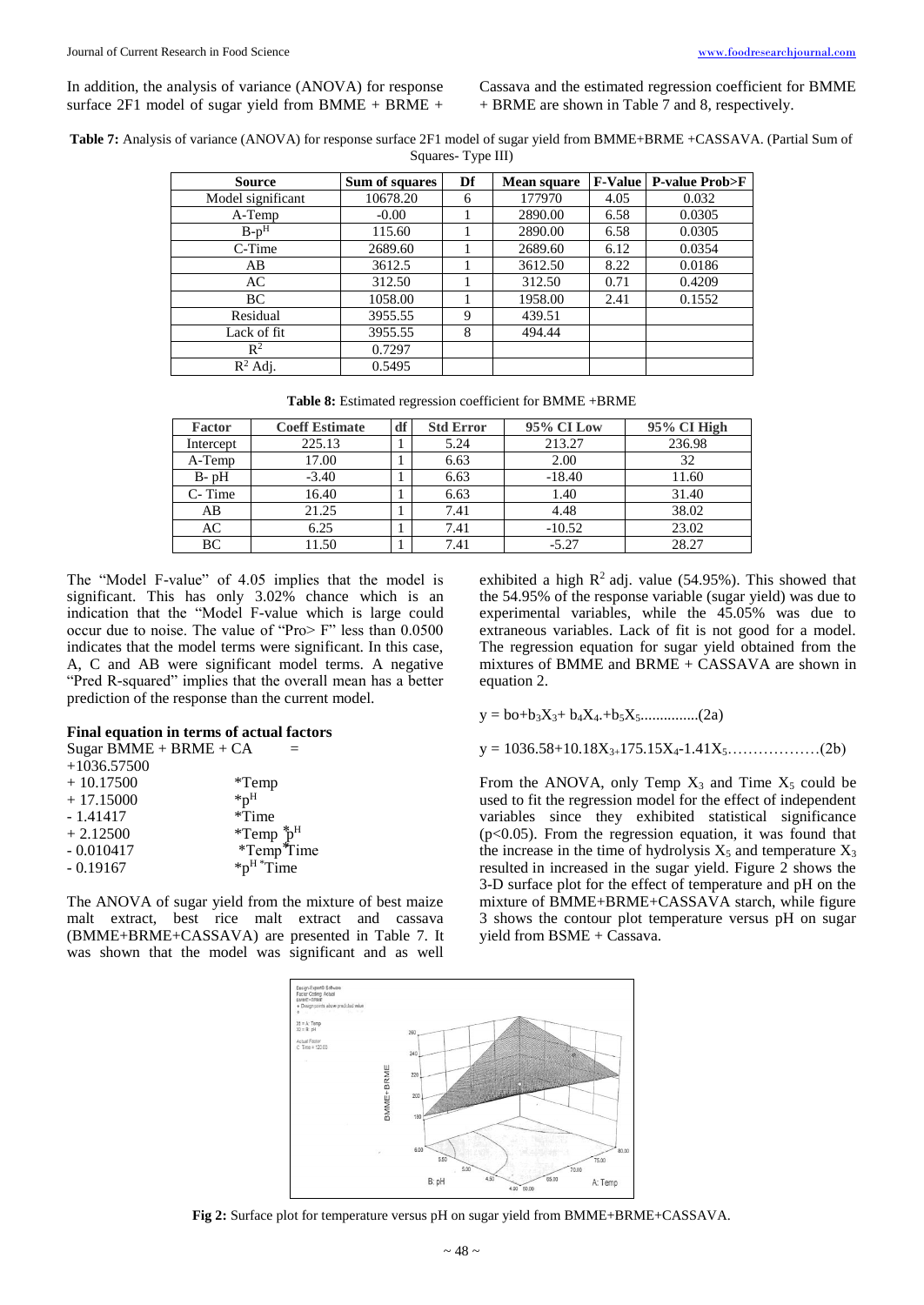

**Fig 3:** Contour plot for temperature versus pH on sugar yield from BSME+CASSAVA

## **Optimization**

Response optimization of the parameters were performed using numerical optimization. The Design Expert Software was used to search for a combination of factor levels that would simultaneously satisfy the expected requirements placed on each of the responses and the factors. Optimization requires that goals (minimum and maximum targets) be set for the independent variables and responses where all the goals achieved could be combined into one desirability function (Meyers *et al.*, 2002)<sup>[13]</sup>. To find a good set of conditions that will meet all the goals, the three variables temperature (60-80 °C), pH (4-6) and time (1-3 h) were set within the range, while the responses were set at target. Desirability ranges from zero to one for a given response. To maximize a response, the closer the desirability to 1, the better the response values and to minimize (smaller is better), the closer the desirability to zero, the better the response values. After setting the goals for each response, the design expert software generated the optimum levels of temperature,  $p<sup>H</sup>$  and time, respectively with the predicted responses as shown in Table 9. Below

were the numerical optimization for the targeted responses. The values in Table 9 were the numerical optimization of some selected responses namely the BMME + BRME + CASSAVA, BRME + BSME + CASSAVA and BMME + BRME + BSME + CASSAVA, respectively. From the  $BMME + BRME + CASSAVA$  optimization, the process conditions, temperature (77.6  $\degree$ C), pH (5.28) and time (141.46 h) were derived as the closest process parameters that could give the targeted value for BMME + BRME + CASSAVA with the optimum sugar desirability of 1.0. For  $BRME + BSME + CASSAVA$ , the response optimizer generated 74.6 °C for temperature, 5.67 for pH and 152 h for time as the process conditions that could give the targeted value of 86 with the optimum sugar desirability of 1.0. For BMME + BRME + BSME + CASSAVA, the following optimization results were obtained as stated below: target value (260), temperature (73.46  $\degree$ C), pH (5.78) and time (170.5 h) with the optimum sugar desirability of 1.0. These were the optimum process conditions that yield the target results.

| S/N | <b>Responses</b>       | Lower unit | Upper unit | Target value | Temp. | $H_{\rm m}$ | Time        | Sugar desirability |
|-----|------------------------|------------|------------|--------------|-------|-------------|-------------|--------------------|
|     | BMME+BRME+ CASSAVA     | 180        | 318        | 250          | די    |             | 5.28 141.46 | .000               |
|     | BRME+BSME+CASSAVA      |            | 102        | 86           | 74.6  |             | 152.83      | .000               |
|     | BMME+BRME+BSME+CASSAVA | 214        | 320        | 260          | 73.46 | 5.78        | 170.50      | .000.              |

## **Conclusion**

Enzymes from maize, rice and sorghum malt extracts were able to hydrolyze cassava starch and produce optimum yield of sugar without the addition of exogenous enzymes. The result showed that the production of reducing sugar was affected by variation of the malt extract used for the hydrolysis of cassava starch and process conditions. The highest yield of sugar was produced by combining the three cereal malts than when used individually. The fit of the model was expressed by coefficient of determination  $(\text{adj.}R^2)$  and it showed that equations 5 and 6 were suitable models for the description of the responses of the experiment in relation to the reducing sugar production. Numeric optimization of BMME + BRME + CASSAVA starch resulted in optimum values at various degrees of

temperature, pH and time. The interaction effect of these processing conditions used for the hydrolysis of cassava starch produced desirable yields of reducing sugars. The reducing sugars produced from the hydrolysis of cassava starch with the use of maize, rice and sorghum malt extracts could be of great importance in both brewing and confectionary industries in Nigeria and other developing countries of the world.

## **References**

- 1. Abass AA. How to make high quality cassava flour, IITA, Ibadan, Nigeria, 2006, 14-15.
- 2. Adebowale AA, Karim OR, Ojoawo JA. Malting characteristics of *Ofada* rice: chemical and sensory qualities of malt from *Ofada* rice grains. International